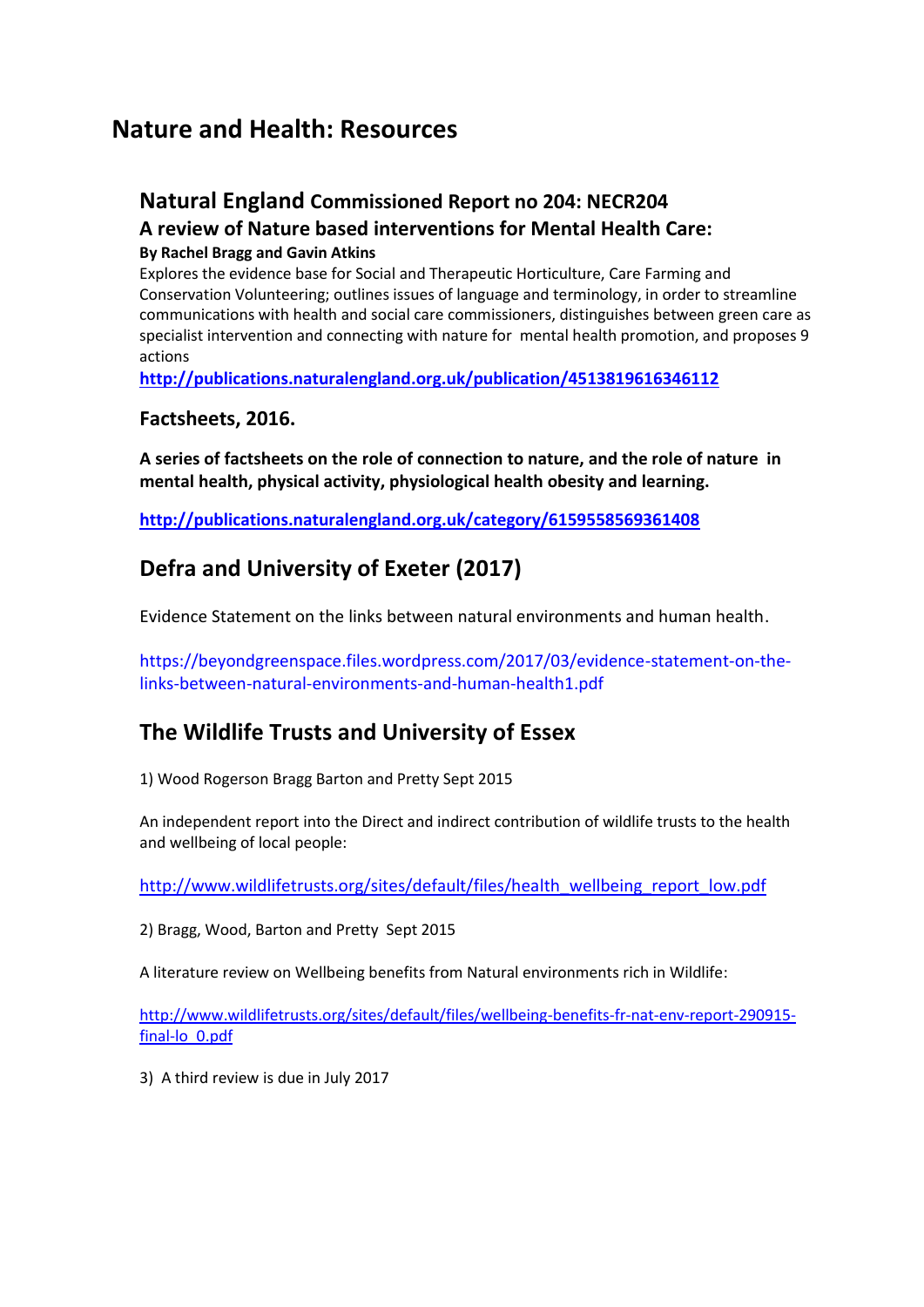## **MIND, Ecominds and Ecotherapy:**

#### **The green agenda for mental health 2007**

MIND have been active in calls for a new green agenda for mental health, following growing evidence in support of an accessible, cost-effective and natural addition to existing treatment options - ecotherapy.

#### **Ecominds**

<http://www.mind.org.uk/ecominds>

MIND's Ecominds oversaw 130 projects with Big Lottery Funding that ran from 2007 to 2013 helping people living with mental health problems to get involved in green activities to improve confidence, self-esteem, and their physical and mental health.

Projects range from horticultural and agricultural schemes, through to walking groups and regeneration projects in local parks. They all encouraged those attending to enjoy and benefit from nature and green spaces.

A useful video outlining MIND ecotherapy projects: <http://www.youtube.com/watch?v=0NJDnEGWpzU>

MIND's current guide to ecotherapy: <http://www.mind.org.uk/media/2699029/making-sense-of-ecotherapy-2015.pdf>

# **Walking for Health**

<https://www.walkingforhealth.org.uk/get-walking/walking-works>

### **Growing and Gardening for health**

Growing Health is a national project run by Garden Organic and Sustain, which is funded by the Tudor Trust, to see how community food growing can be routinely used by the health and social care services as a way of promoting health and wellbeing for a range of individuals and population groups.

[http://www.sustainweb.org/publications/the\\_benefits\\_of\\_gardening\\_and\\_food\\_growing/?secti](http://www.sustainweb.org/publications/the_benefits_of_gardening_and_food_growing/?section)  $on =$ 

### **Kings Fund Report on Gardens and Health**

Buck, D. 'Gardens and health: Implications for policy and practice' The Kings Fund and National Gardens Scheme, 2016:

<http://www.kingsfund.org.uk/publications/gardens-and-health>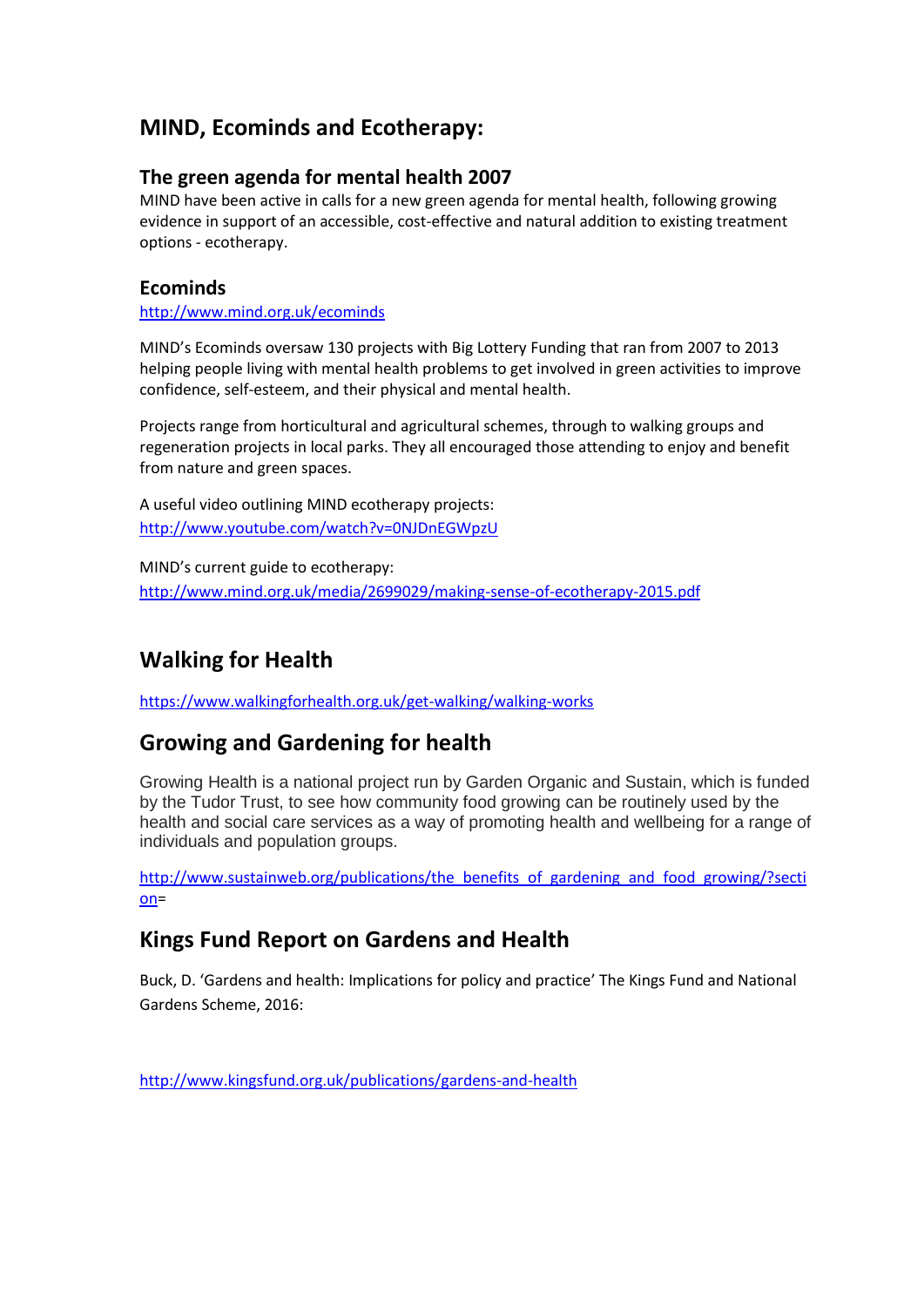### **Dose of Nature**

Dr Dan Bloomfield, NERC fellow at University of Exeter has set up and coordinated a range of pilot prescribing nature groups in the South West and launched his website to help co-ordinate, develop and promote interest in nature-based interventions for human health and wellbeing in July 2016.

[A Dose of Nature](http://www.adoseofnature.net/) [\(http://www.adoseofnature.net\)](http://www.adoseofnature.net/) contains a blog, links to partners and projects, and relevant resources. New material is likely to be added over time, as well as providing a home for two working groups - one on funding, and one examining research evidence - that were agreed at a conference in May 2016.

## **ECOPSYCHOLOGY**

#### **Ecopsychology Resources and links**

<http://www.ecopsychology.org.uk/>

Contains links to a whole set of useful information, resources and contacts in the field of Ecopsychology and Ecotherapy, ranging fro[m weblinks](http://www.ecopsychology.org.uk/resources/links/) to [downloadable files](http://www.ecopsychology.org.uk/resources/articles/) to [book reviews](http://www.ecopsychology.org.uk/resources/books2/) and suggestions.

Good example is Dr Martin Jordan on Taking therapy outside:

<https://mediastream.brighton.ac.uk/Play/1439>

# **Psychology and Sustainability**

A good online resource for psychology students and mental health trainees on the various interconnections between psychology and sustainability can be found:

[http://www.teachgreenpsych.com](http://www.teachgreenpsych.com/)

### **Sustainability and the NHS**

The Sustainability Development Unit, led by Dr David Pencheon, supports regional networks promoting sustainable practice in the NHS. A conference organized in Bristol in Nov 2016 brought Public health and NHS together with local nature partnerships (LNPs) :

[http://www.wenp.org.uk/2016/south-west-lnps-join-forces-with-public-health-england-and](http://www.wenp.org.uk/2016/south-west-lnps-join-forces-with-public-health-england-and-nhs/)[nhs/](http://www.wenp.org.uk/2016/south-west-lnps-join-forces-with-public-health-england-and-nhs/)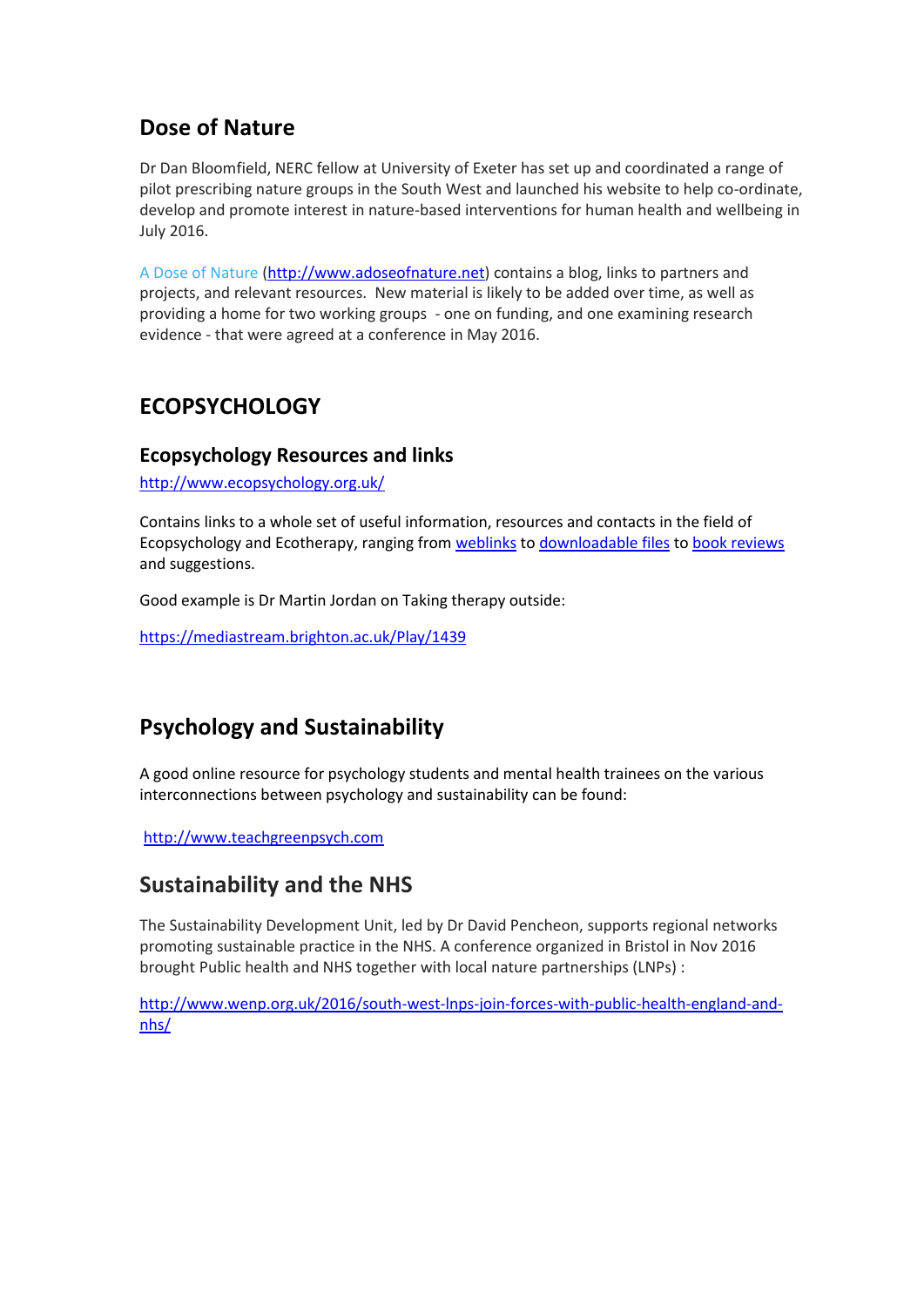## **The Centre for Sustainable Healthcare**

Hosts psychsusnet, a foum for sustainability and mental health discussions, hosts a number of conferences.

NHS Forest:<http://sustainablehealthcare.org.uk/what-we-do/green-space/nhs-forest>

NHS Forest has a resource page with an evidence summary:

<http://nhsforest.org/evidence>

### **Faculty of Public Health:**

#### **The Great Outdoors**

*Report 2010; Faculty of Public Health, eds: Peder Clark & Rachael Jolley ISBN: 978-1-900273-38-1*

This report argues that green space can play an important part in tackling a range of health and social problems. It outlines the evidence that the natural environment can enhance our health and wellbeing, and explains how town planners, health professionals, policymakers and people themselves can work together to create more green space and make better use of it for the benefit of all.

**[http://www.fph.org.uk/uploads/r\\_great\\_outdoors.pdf](http://www.fph.org.uk/uploads/r_great_outdoors.pdf)**

**The briefing statement:** *Briefing statement, 2010 Faculty of Public Health, eds: Peder Clark & Rachael Jolley ISBN: 978-1-900273-37-4* This statement gives examples of good practice and advice on how to work in partnership to develop and make best use of green spaces for health and wellbeing.

#### **Other reports from the Faculty of Public Health: including Taking Action on Climate Change, Priority Setting, and Physical activity:**

[http://www.fph.org.uk/policy\\_reports](http://www.fph.org.uk/policy_reports)

*'*

The faculty has a Sustainability special interest group.

'*Public Health Outcomes Framework'* Public Health England

 **Public Health and Green Spaces:**

 'Local action on health inequalities: Improving access to green spaces'. PHE Health Equity Briefing 8: September 2014

Urban green spaces and health: a review of evidence' World Health Organisation 2016